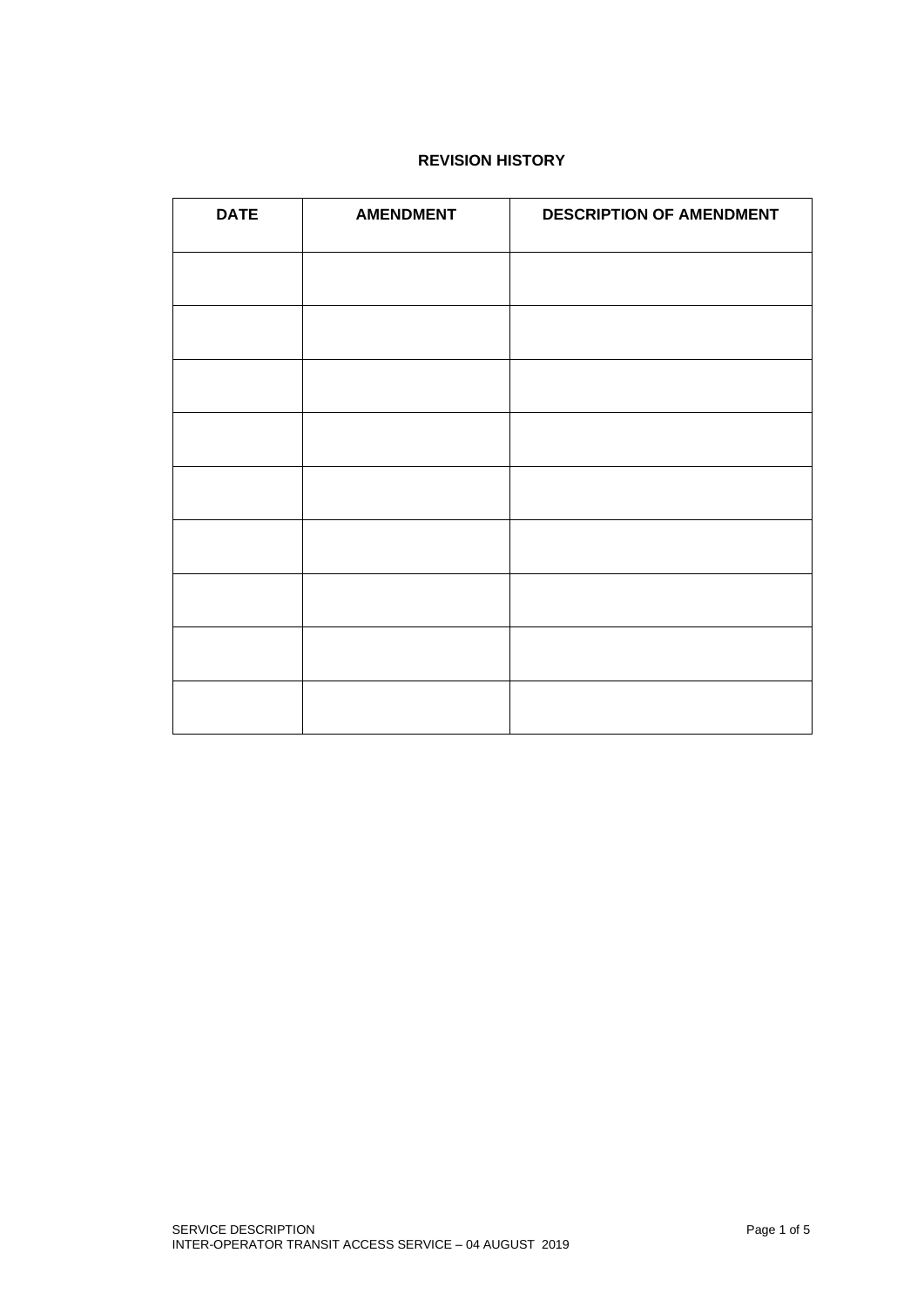## **SERVICE DESCRIPTION 2-5: INTER-OPERATOR TRANSIT ACCESS SERVICE**

## **1 THE SERVICE**

The **Inter-Operator Transit Access Service** (ITAS) is a service provided by Batelco to Licensed Operators for the carriage (in transit) of Transit Calls between one Licensed Operator's Network and another Licensed Operator's Network.

**Available to:** Licensed Operator with the right to interconnect its network to the Batelco Network.

**Traffic: Only calls which (i) originate outside Bahrain and are for termination** in Bahrain; (ii) originate inside Bahrain and are for termination outside Bahrain; or (iii) both originate and terminate in Bahrain and do not cross a network which lies outside Bahrain and for the avoidance of doubt, may not both originate and terminate on the network of the Access Seeker (see the PSTN Transit Service Description).

**Reciprocal Service:** Reciprocal Transit is not required.

## **2 DEFINITIONS**

Capitalised terms not defined in this Service Description are defined in the Dictionary. Terms defined in this Service Description are specific to it.

**Access Seeker** means the Licensed Operator responsible for the Transit Calls passed using the ITAS.

**Destination OLO** means the Licensed Operator terminating the Transit Call to a directly connected customer of that Licensed Operator.

**Source OLO** means the Licensed Operator on whose Network the Transit Call originates.

**Transit Call** means a telephone call which the Access Seeker wishes Batelco to convey between the Access Seeker Network and another Licensed Operator's Network (in either direction).

## **3 TERMS**

## **3.1 Prerequisites**

Batelco shall not be obliged to supply the ITAS unless and until:

- (a) an agreed interconnection facility as set out in the Joint Working Manual exists in relation to the Source OLO Network and the Destination OLO Network, regardless of which Licensed Operator is the Access Seeker;
- (b) Batelco and the Access Seeker have established at least one Point of Interconnection for Transit Calls to be exchanged between then in a manner which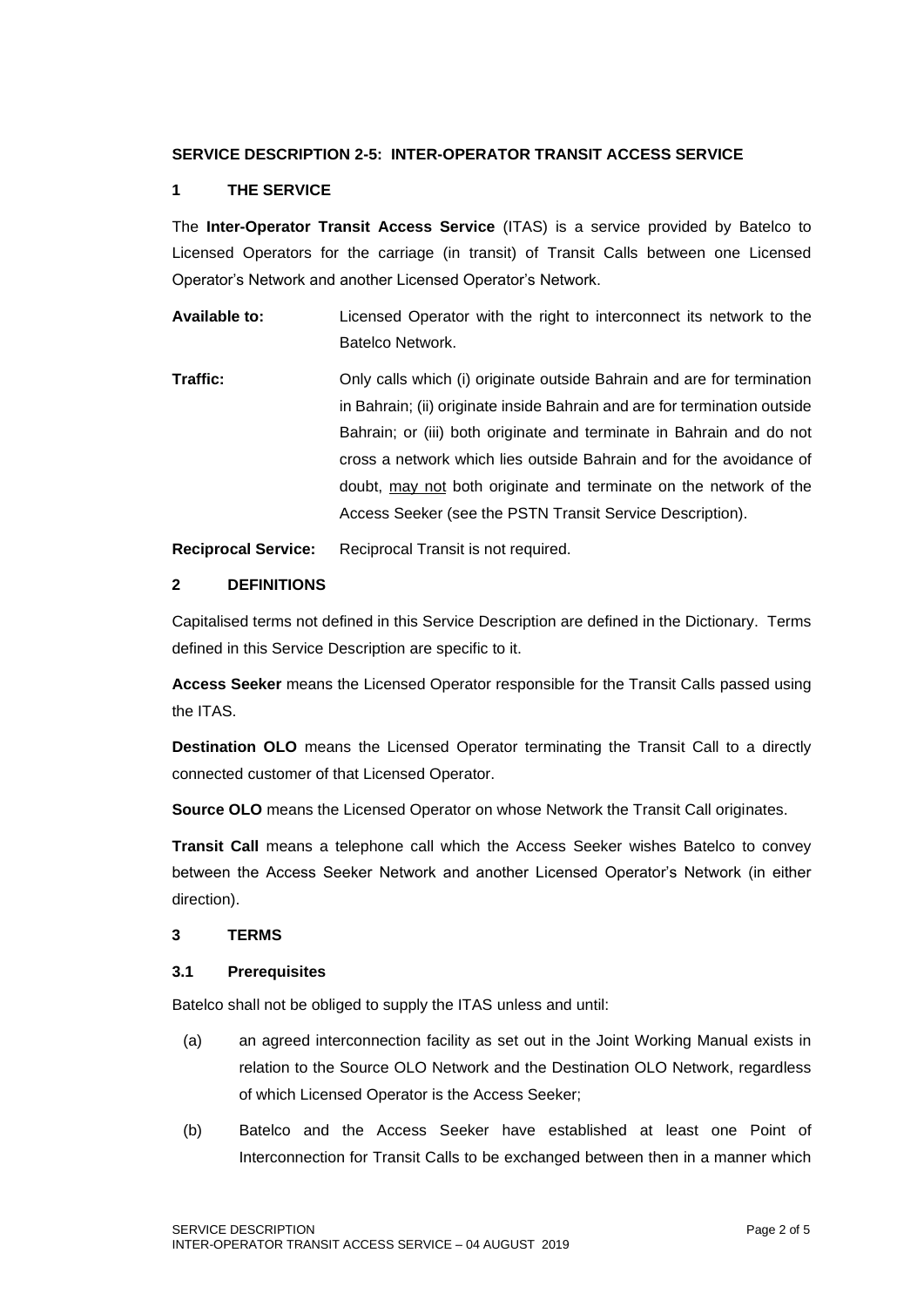is agreed, and in the case of no agreement, as a separate traffic stream for Transit Calls;

- (c) Batelco and the other Licensed Operator have (i) established at least one Point of Interconnection for Transit Calls to be exchanged between them and (ii) defined separate traffic streams for Transit Calls, unless agreed otherwise by Batelco in writing;
- (d) pre-commissioning testing requirements set out in the Joint Working Manual have been successfully completed; and
- (e) the relevant Service Request has been signed between Batelco and the Access Seeker. An Access Seeker requesting any form of transit (including either this ITAS or the PSTN Transit Service) from Batelco automatically and irrevocably for the period of interconnection between that Licensed Operator and Batelco agrees to allow, at Batelco's request, the origination and/or termination of all the types of transit traffic which Batelco offers from time to time to carry as Access Provider for any Licensed Operator. The origination and/or termination will be on the same terms and conditions as for the origination or termination (as the relevant case may be) of Batelco's own traffic of the equivalent type (subject to any better offer made by that Access Seeker).

## **3.2 Transit Call Conveyance**

Subject to the Forecasting Procedures, Batelco shall endeavour to convey a Transit Call handed over at a Point of Interconnection serving the Source OLO's Network to a Point of Interconnection serving the Destination OLO's Network.

## **3.3 Echo Control**

Echo control will be provided in accordance with the Joint Working Manual.

## **3.4 Signalling interconnection**

The transfer of signals to support the establishment, maintenance and clear down of Transit Calls will be via the signalling interconnection specified in the Joint Working Manual.

#### **3.5 Associated information signals**

- (a) The Transit Calls will be handed over to Batelco at the relevant Point of Interconnection with information signals provided in the associated signalling system.
- (b) The format of information in the signals referred to in paragraph (a) will be in accordance with ISUP specification set out in the Joint Working Manual.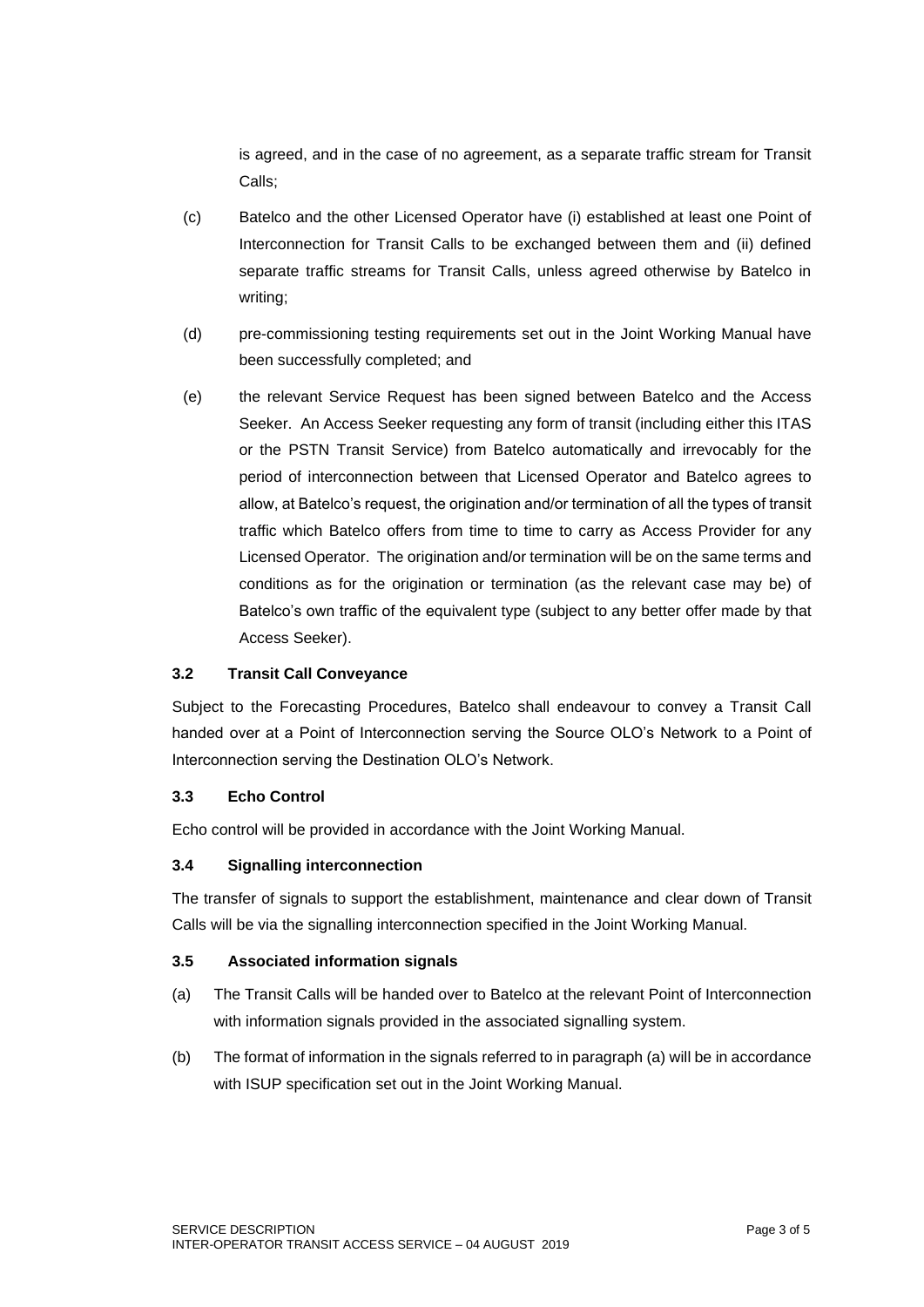#### **3.6 Nature of Switchports**

- (a) Transit Calls will be delivered to the Access Provider at 2.048 Mbit/s Switchports via a Point of Interconnection and delivered by the Access Provider to the other Licensed Operator at 2.048 Mbit/s Switchports via a Point of Interconnection.
- (b) The Switchports will operate at 2.048 Mbit/s in accordance with the Joint Working Manual.

#### **3.7 Send and receive speech levels**

The send and receive levels for speech will be in accordance with the Joint Working Manual.

#### **3.8 Charges**

The Access Seeker shall pay to the Access Provider the relevant Charges determined in accordance with Schedule 3 of this Reference Offer.

#### **3.9 Special Provisions for Transit Calls**

- (a) Each Access Seeker acknowledges that transit arrangements can only be effective if the Destination OLO and Source OLO cooperate with Batelco in respect of forecasting, supply of information and participation in any billing dispute and also act so that Batelco is protected against bad debt risk and inequitable cash flow.
- (b) Despite any provision to the contrary in a Supply Agreement for so long as Batelco is an Access Provider in respect of Transit Calls for a Licensed Operator:
	- (i) an Access Seeker must pay Batelco for Transit Calls for which is the Source OLO within 14 days of receipt of Batelco's invoice without deduction, set-off or withholding, whether or not on the basis of a dispute;
	- (ii) if the Access Seeker has not paid the invoice for Transit Calls when due, Batelco may suspend originating and terminating Transit Calls immediately on written notice;
	- (iii) Batelco is deemed in each Billing Period to have the right:
		- (A) under clause 20.2 of the Supply Terms to review the need for and amount of Security from each Licensed Operator with regards to Transit Calls for which that Licensed Operator is or may be responsible; and
		- (B) under Schedule 4 to the Supply Terms to be able to bill Transit Calls for the Billing Period plus three immediately preceding Billing Periods or, in the case